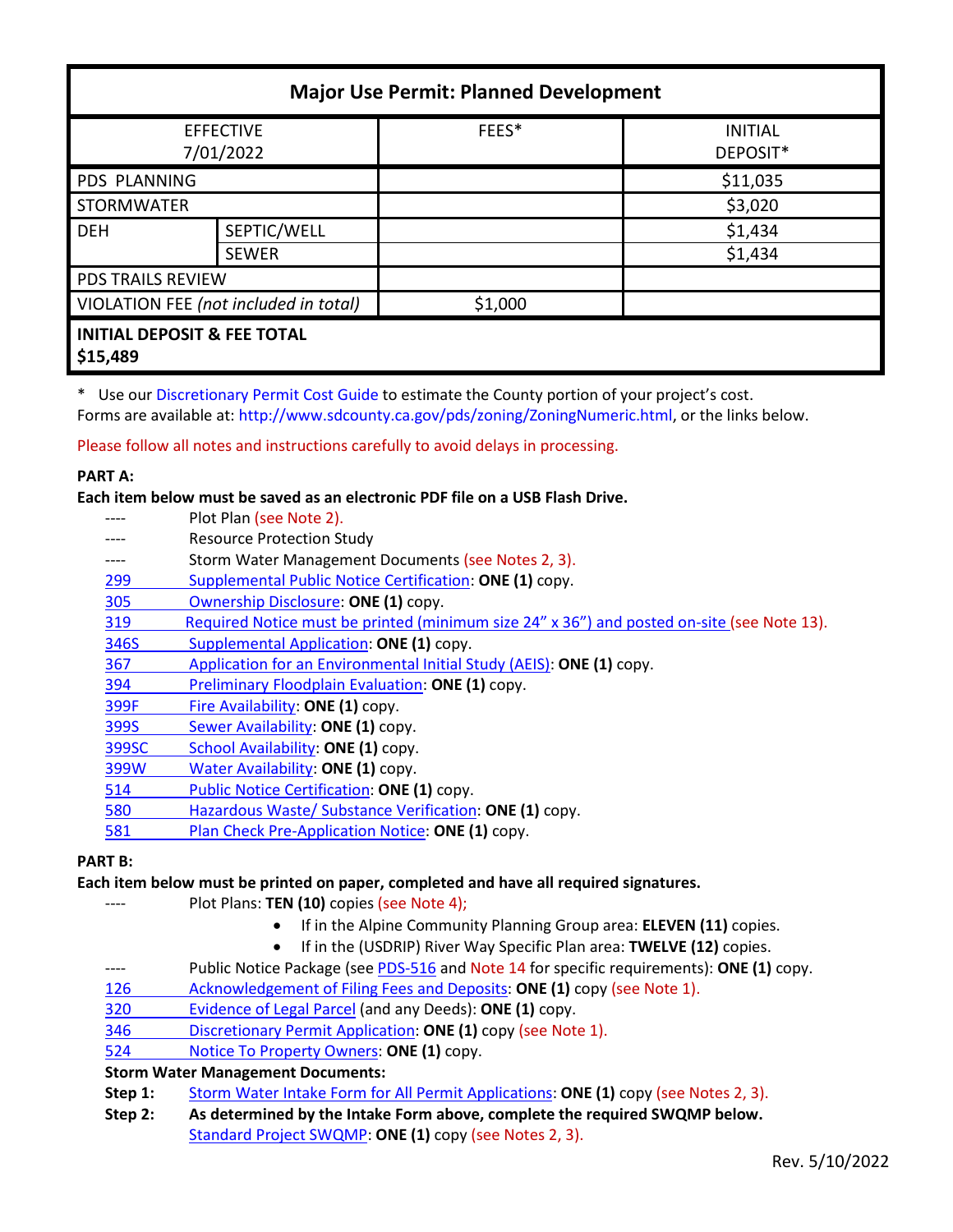**Or**

# [Priority Development \(PDP\) SWQMP:](https://www.sandiegocounty.gov/content/sdc/dpw/watersheds/DevelopmentandConstruction/BMP_Design_Manual.html) **ONE (1)** copy (see Notes 2, 3).

# **PART C:**

# **All items below are for your information. Please do not bring in these items.**

090 [Minimum Plot Plan Information](http://www.sdcounty.ca.gov/pds/docs/pds090.pdf) 209 [Defense and Indemnification Agreement FAQs](http://www.sdcounty.ca.gov/pds/zoning/formfields/PDS-PLN-209.pdf) [247 Fish and Wildlife Fees](http://www.sdcounty.ca.gov/pds/zoning/formfields/PDS-PLN-247.pdf)  [298 Supplemental Public Notice Procedure](http://www.sdcounty.ca.gov/pds/zoning/formfields/PDS-PLN-298.pdf)  313 Major [Use Permit Applicant's Guide](http://www.sdcounty.ca.gov/pds/zoning/formfields/PDS-PLN-313.pdf) [374 Resource Protection Study](http://www.sdcounty.ca.gov/pds/zoning/formfields/PDS-PLN-374.pdf)  [515 Public Notice Procedure](http://www.sdcounty.ca.gov/pds/zoning/formfields/PDS-PLN-515.pdf)  [516 Public Notice Applicant's Guide](http://www.sdcounty.ca.gov/pds/zoning/formfields/PDS-PLN-516.pdf)  [906 Signature Requirements](http://www.sdcounty.ca.gov/pds/zoning/formfields/PDS-PLN-906.pdf)  [Policy G-3: Determination of Legal Parcel](http://www.sdcounty.ca.gov/pds/zoning/formfields/POLICY-G-3.pdf) [Policy I-49: Distribution of Notification of Land Use Hearings](http://www.sdcounty.ca.gov/cob/docs/policy/I-49.pdf)

#### **NOTES:**

## 1. **IMPORTANT:**

A Registered Property Owner **MUST SUBMIT** a **Signed Letter of Authorization** for an Agent if; An Authorized Agent signs the PDS-346 form and is not the registered owner of the parcel.

Or, the parcel is owned by two or more registered owners.

Or, not all of the registered owners are signing the PDS-346 form.

Or, the Authorized Agent is not the Financially Responsible Party.

Or, the parcel is owned by a Corporation.

# **ADDITIONALLY:**

Financially Responsible Party **MUST SIGN** form PDS-126. Financially Responsible Party **INFORMATION MUST MATCH EXACTLY** on form PDS-126 Authorized Agent **may sign** form PDS-346 **ONLY IF ATTACHED** to a **Signed Letter of Authorization.** 

- 2. Save each complete Study, Report, Plot Plan, Map, etc., as an electronic PDF file onto ONE (1) USB Flash Drive. Provide only ONE (1) USB Flash Drive. Submit only the requested files. Files CANNOT have any security restrictions or passwords. Please name each PDF file on the USB Flash Drive based on the "Title or Type" of document being submitted (examples: Plot Plan, Resource Protection Study, Grading Plan). Please note: the USB Flash Drive will not be returned.
- 3. The Storm Water Intake Form determines whether a project requires a Standard SWQMP or Priority Development Project (PDP) SWQMP. These forms and documents must be submitted on paper and as PDF files on the USB Flash Drive and have all required signatures.
- 4. Plot plans, elevation drawings, floor plans, etc. (must be at least 11" x 17") are to be stapled together in sets and folded to 8½" x 11" with the lower right-hand corner exposed.
- 5. Fees may be waived for some mobile home parks. (See Zoning Ordinance Section 7602.d.3/&4).
- 6. Give applicant PDS-319 (Notice of Application Form) and PDS-382 (Flagging Procedure for Projects.)
- **7. A Major Pre-Application Meeting is MANDATORY prior to the submittal of this application.**
- 8. At INTAKE, a copy of the Major Pre-Application letter from PDS or a copy of the form waiving the Major Pre-Application Meeting MUST be submitted by the applicant. Techs: Check ACCELA to be sure the applicant has completed a Major Pre-Application Meeting. If not, we cannot accept the submittal.
- 9. Project goes to local Community Planning Group and/or Design Review Board for recommendation.
- 10. Use the PROJECT# (not case#) as the Major Pre-Application when entering this application into ACCELA.
- 11. If project is a violation, plans must have Code Compliance Officer's stamp before accepting the application.